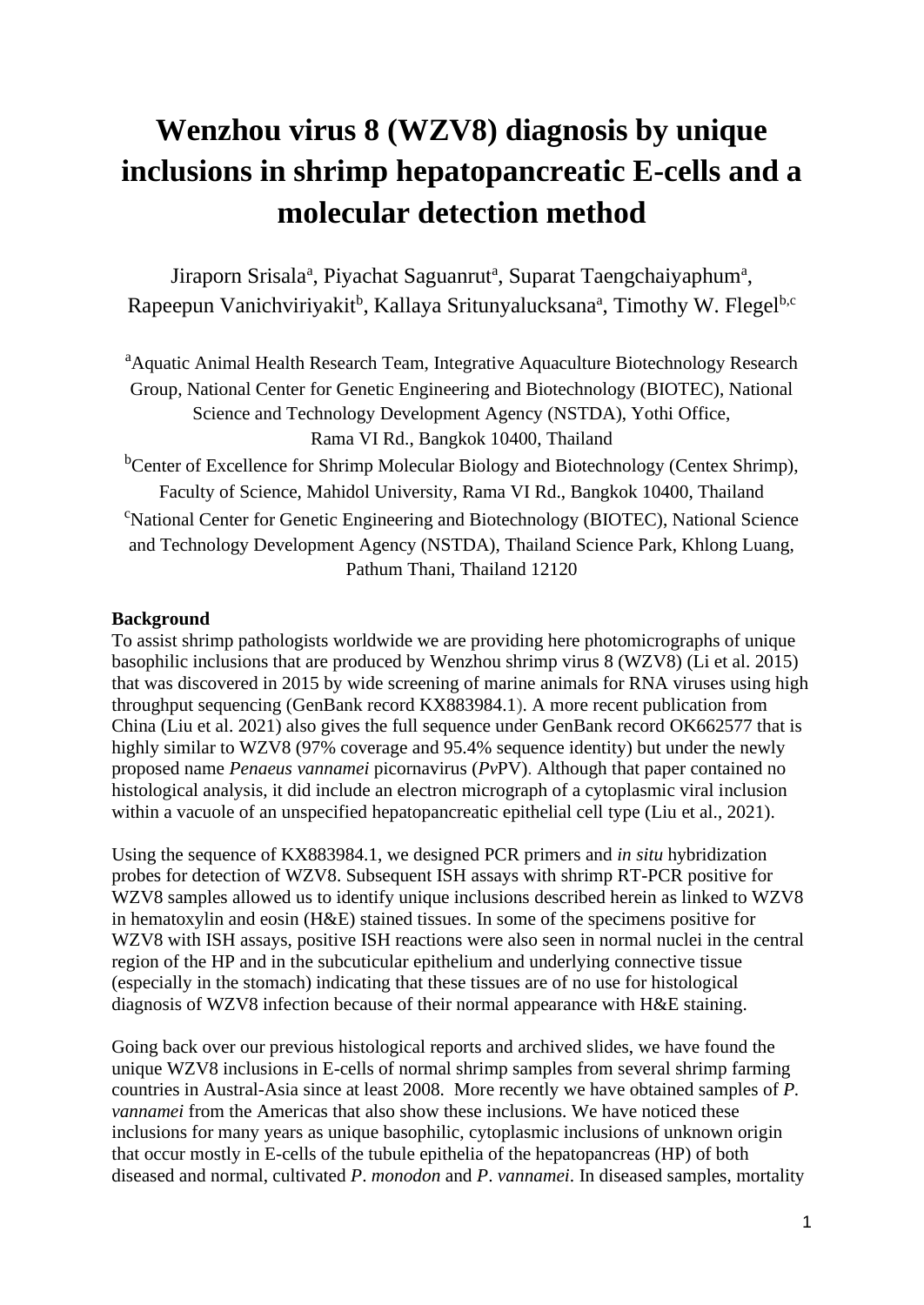was ascribed to bacteria or known lethal viruses. As a result, the additional presence of these inclusions of unknown origin and their relatively common presence also in shrimp with no signs of disease resulted in their relative neglect while efforts were focused on more urgent problems.

We urge shrimp pathologists to review their records and archived and current specimens for the presence of the unique WZV8 E-cell inclusions described herein. Hopefully, this will result in data that will provide a global view of the current prevalence and impact of WZV8 like infections.

## **Characteristics of WZV8 inclusions**

With hematoxylin and eosin (H&E) staining, the cytoplasmic, deeply basophilic WZV8 inclusions are circular in section and are contained within a cytoplasmic vacuole (**Figs. 1, 2**). They should not be confused with metaphase plates (**Fig. 3**) commonly seen in E-cells where there is a high rate of cell division. Although the deeply basophilic, circular inclusions are dominant, there are also variations in their appearance. For example, they are sometimes associated with a nearby or attached, eosinophilic, circular inclusion, usually of smaller size (**Fig. 4**). Sometimes similar inclusions are also seen in differentiated HP tubule epithelial cells and an example photomicrograph of WZV8 inclusions in R-cells is shown in **Fig. 5**. In addition, the double inclusions are sometimes separated by an unstained space from a surrounding basophilic to magenta colored "surround" of variable thickness that is also separated from the host cell cytoplasm by an unstained space.

The dual inclusion sets consisting of a basophilic and eosinophilic partner may be common but the eosinophilic partners are mostly small in comparison to the larger basophilic inclusion such that the probability of them appearing together in 4-micron tissue sections would be small. Thus, it is difficult to determine whether this unique pairing occurs regularly or is of low occurrence. More work is needed to determine the relationship among these variable inclusions and how they develop. Hopefully, transmission electron microscopy (TEM) will help to achieve this goal.

Photomicrographs of semi-thin sections of WZV8 inclusions in E-cells are also shown in **Fig. 6** stained with toluidine blue. The dual-inclusion cells are so distinctive in their nature by both H&E staining and in semi-think sections that their occurrence, together with their common location in E-cells may be considered pathognomonic for WZV8 infection. We propose calling these unique inclusions "Lightner double inclusions" (LDI) to honor recently deceased Prof. Donald V. Lightner to whom we are greatly indebted for his monumental contributions in the field of shrimp pathology.

We originally speculated that these inclusions might be developmental stages of the microsporidian *Enterocytozoon hepatopenaei* (EHP), but they were subsequently found to be negative for EHP using a specific *in situ* hybridization (ISH) probe. In addition, we discovered by histological analysis and ISH assays that EHP does not infect E-cells (Flegel, 2012; Chaijarasphong et al., 2020).

Upon the discovery and reporting of the WZV8 genome sequence (GenBank accession number KX883984.1) as a novel virus in the order Picornavirales, we were able to design PCR primers and *in situ* hybridization probes for its detection. Subsequent ISH assays with shrimp RT-PCR positive for WZV8 samples allowed us to identify the inclusions described herein as linked to WZV8. A review of our archived slides has revealed WZV8 inclusions in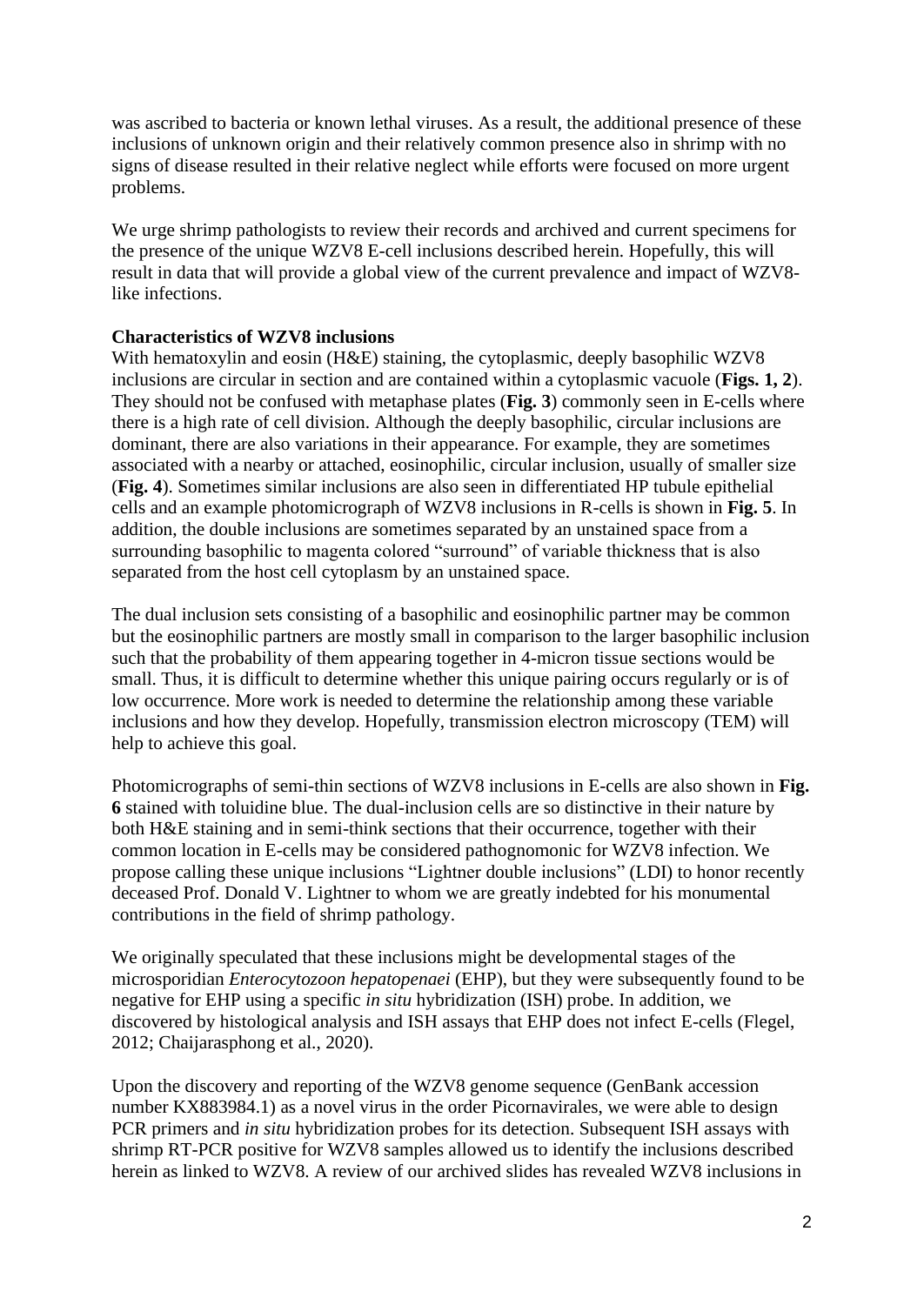normal shrimp samples from several shrimp farming countries in Austral-Asia since at least 2008. More recently we have seen such inclusions in *P. vannamei* from two countries in the Americas.



**Figure 1**. Photomicrograph taken using a 40x objective showing E-cells of the shrimp hepatopancreas containing WZV8 cytoplasmic inclusions within vacuoles (red arrows). They have variable morphology and staining properties. The dominant ones are deeply basophilic and mostly perfectly circular. The lightly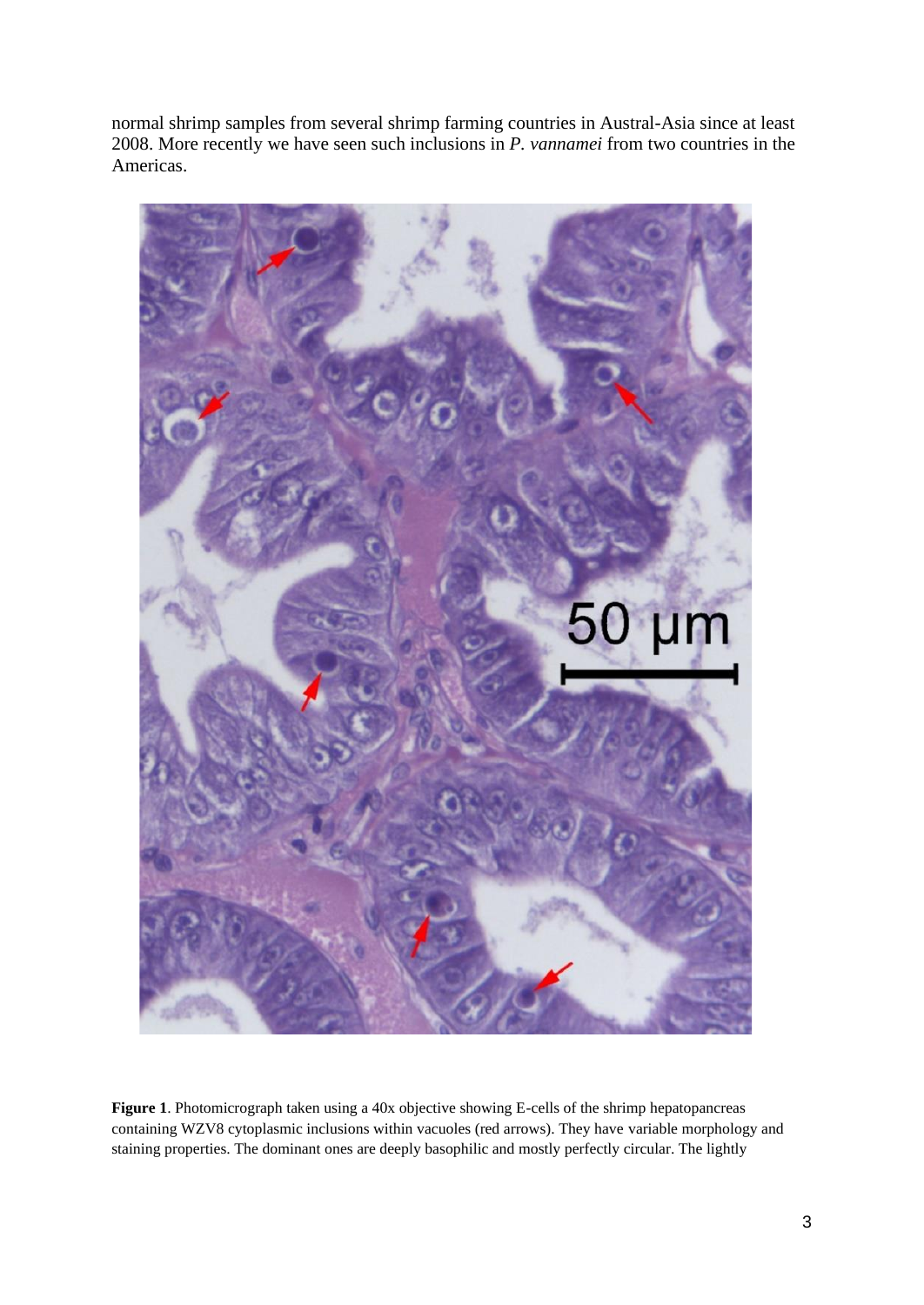basophilic inclusion on the far left may be an early developmental stage, while the bottom two are more complex and show some eosinophilic staining in addition to a central, circular, densely basophilic inclusion.



**Figure 2**. Example photomicrographs of the most common, circular, lightly to deeply basophilic, cytoplasmic inclusions of WZV8 within vacuoles in E-cells.



**Figure 3**. Example photomicrographs of metaphase chromosomes in E-cells that may sometimes resemble WZV8 inclusions when the tissue section passes through the plane of the metaphase plate rather than the side. One must be careful not to confuse these with WZV8 inclusions.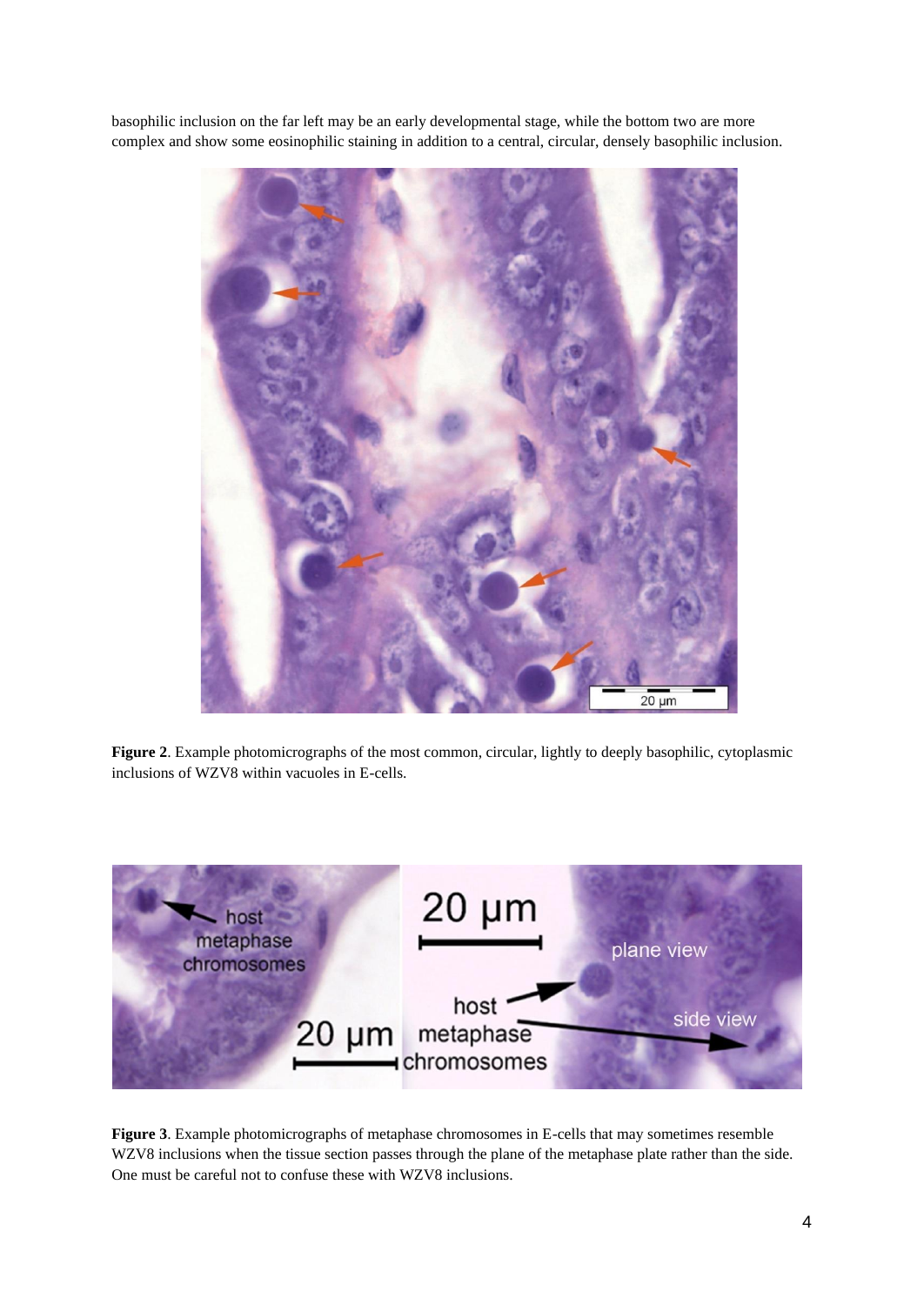

**Figure 4**. Variations in basophilic WZV8 inclusions that are sometimes accompanied by usually smaller, circular, eosinophilic satellite inclusions. This is a highly distinctive combination, such that "densely basophilic, circular inclusions accompanied by a closely associated satellite, eosinophilic inclusion within an E-cell vacuole" may be considered pathognomonic for WZV8.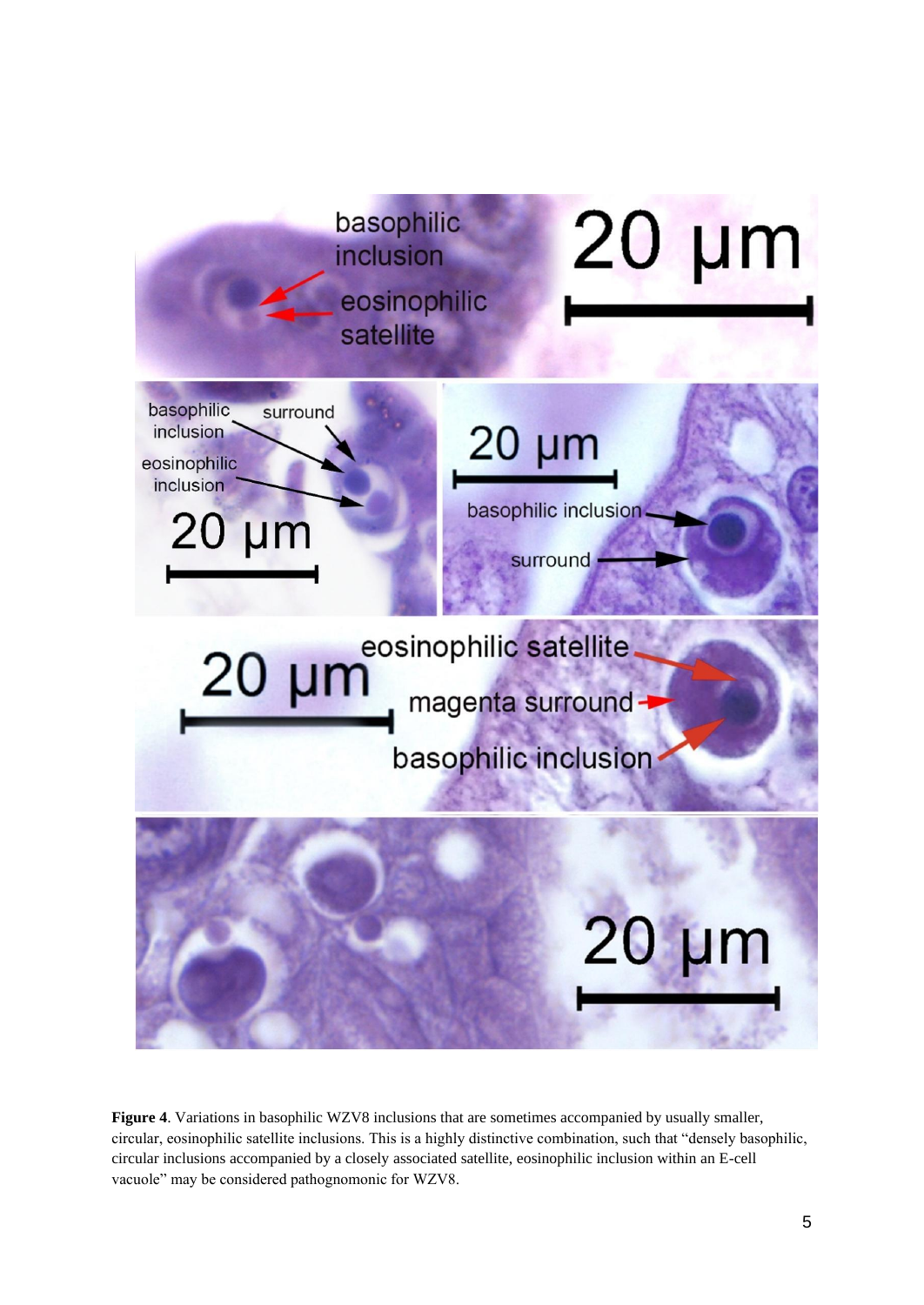

**Figure 5**. Photomicrograph of WZV8 basophilic inclusions in differentiated cells (R-cells) of the shrimp hepatopancreas.



**Figure 6**. Photomicrographs of semi-thin sections of shrimp HP tissue showing variation in WZV8 inclusions (dark blue and circular) in E-cells of the shrimp hepatopancreas. Some show a smaller, adjacent satellite inclusion or other vacuolar contents.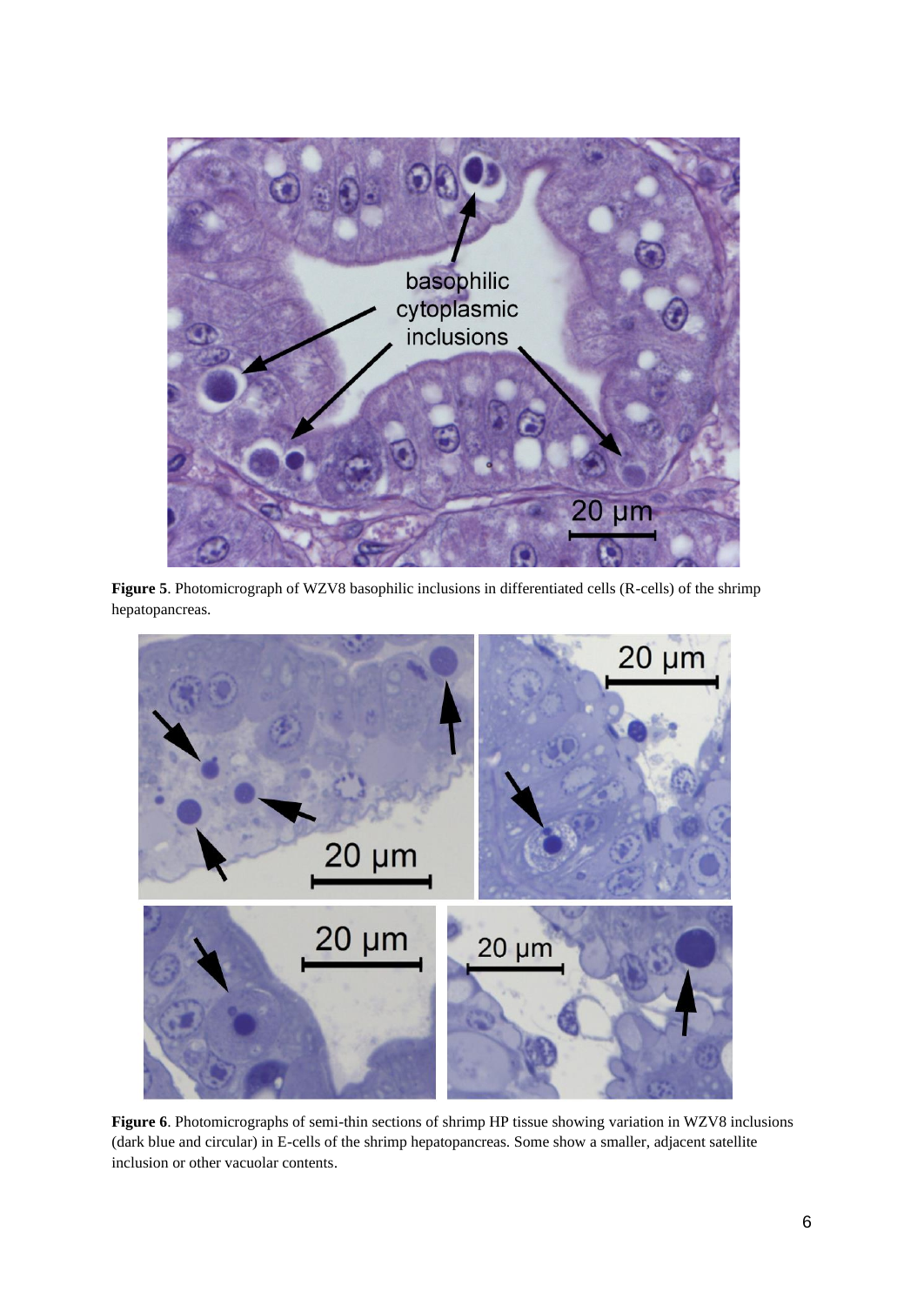# **RT-PCR detection of WZV8**

We also provide here details for a nested RT-PCR detection method for WZV8 based on the original sequence from Li et. al (2015) (GenBank record KX883984.1). A more recent publication from China (Liu et al. 2021) also gives the full sequence of PvPV under GenBank record OK662577. The forward primer and reverse primers for the first RT-PCR and nested PCR were designed from the putative RNA-dependent RNA polymerase (RdRp) gene of GenBank record KX883984.1. This was done before release of the PvPV sequence at GenBank in 2022. We have been using this RT-PCR method successfully to screen shrimp RNA samples from global clients. We are willing to provide (for free) a plasmid containing the target for this PCR method to anyone who requests it. This will be provided as a dried plasmid on filter paper that will be sent by ordinary airmail and can be eluted to transform *E. coli*. This will provide a perpetual supply of the plasmid for use as a positive control in RT-PCR tests and as a target to make a WZV8 specific DNA probe for ISH by PCR. The primer sequences are shown in **Table 1**.

| Method              | Primer name      | Sequence $(5'-3')$            | Amplicon size<br>(bp) |  |
|---------------------|------------------|-------------------------------|-----------------------|--|
| <b>First RT-PCR</b> | WZV8-482F        | ATGCCTCTGGAAAGCGATAC          | 482                   |  |
|                     | WZV8-482R        | GGTGTTAGATCGCTCCTTCTTC        |                       |  |
| <b>Nested PCR</b>   | WZV8-168F        | <b>GAAAGCGATACTCCTACGACAG</b> | 168                   |  |
|                     | <b>WZV8-168R</b> | <b>TCTTGAGTTTGAGGAAGGTGAG</b> |                       |  |

Table 1. Primers used for a nested RT-PCR amplification in this study.

As shown in **Fig. 7**, the Outer Forward Primer for the first-step RT-PCR of this method has a one-base mismatch at the final base when aligned with the GenBank record of PvPV, while the Inner Forward Primer has 3 mismatches. Thus, this RT-PCR method and plasmid control target can only be considered as a temporary emergency method that will need to be modified as full sequences of more isolates of WZV8 accumulate and are aligned in search of a more universal target sequence.

The first step RT-PCR reaction is performed in 12.5 µl mixture consisting of 1X Reaction Mix (Invitrogen, USA), 0.4  $\mu$ M each of 482F and 482R primers, 0.5  $\mu$ l of SuperScript III RT/Platinum Taq Mix (Invitrogen, USA) and 100 ng of RNA template. The RT-PCR protocol begins with 50°C for 30 min followed by 94°C for 2 min and then by 35 cycles of 94°C for 30 sec, 60°C for 30 sec and 68°C for 45 sec plus a final extension at 68°C for 5 min.

For the nested PCR step, the 12.5 µl mixture contains 1X OneTaq Hot Start Master Mix (NEB, USA),  $0.2 \mu M$  of each 168F and 168R primer, and l  $\mu$ l of the product solution from the first RT-PCR step. The nested PCR protocol is 94°C for 5 min, followed by 25 cycles of 94°C for 30 sec, 60°C for 30 sec and 72°C for 30 sec plus a final extension for 5 min at 72 °C. The amplicons yielded are 482 bp and 168 bp, respectively.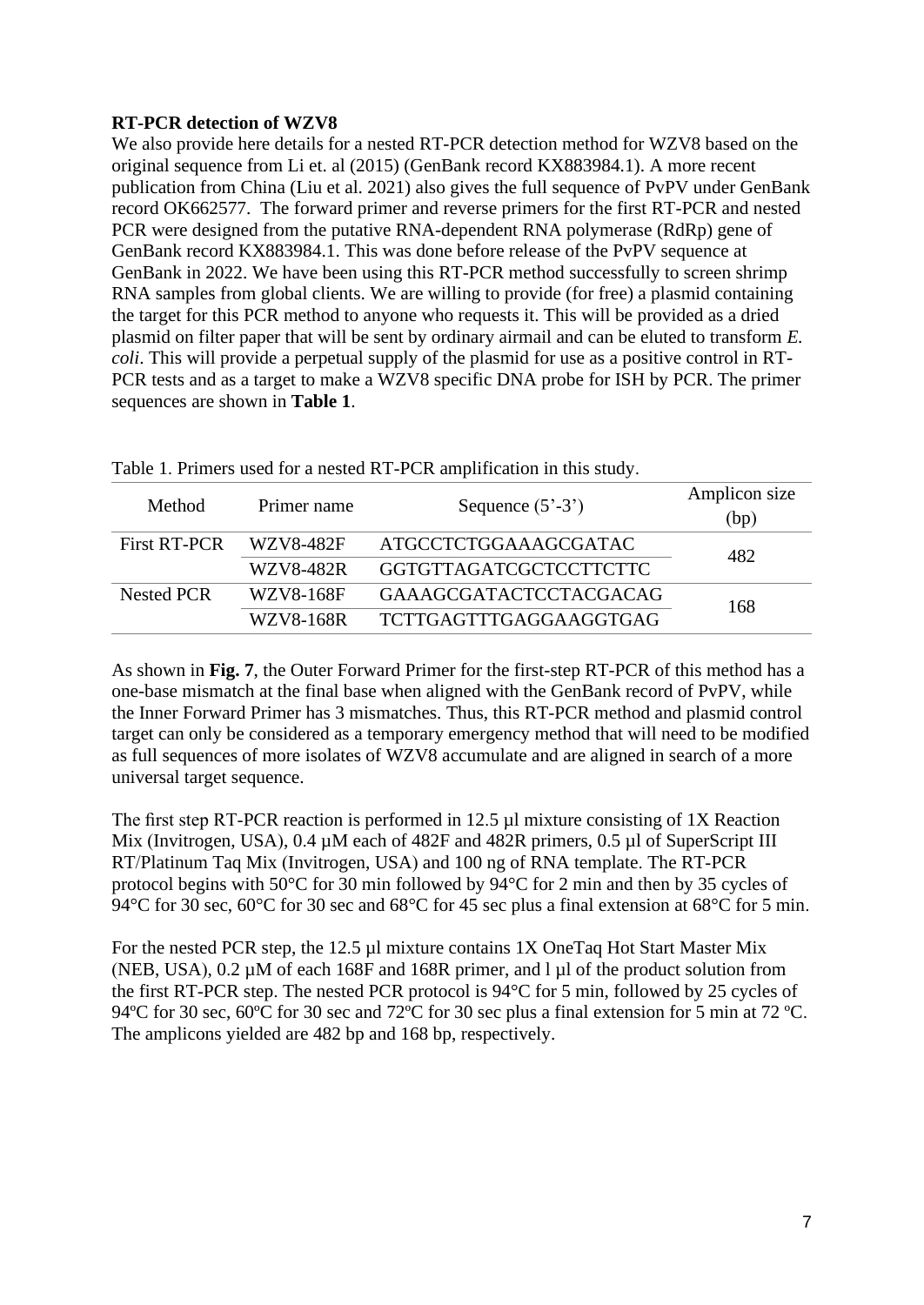TGCCAAGAGCGTTTTCGTCTCCATTGGGGACGACATCATCTTCGCAGATTTGGCCACGAGGAGAATTCTG 3850 AAGAATTCTAATCTCTCTCCAGTCCAAATTTACACCTCTAGTGACAAGAAACAAGTCTACGTCAAGG**ATG** Forward outer primer **ATG**

**CCTCTGGAAAGCGATA**TACCTATGACAGTGAGAAGTTCATCACTCGCGTGACCACCACCCTTCAAGACGT **CCTCTGGAAAGCGATAC** (one mismatch) **GAAAGCGATACTCCTACGACAGC** Forward inner primer (three mismatches)

CAGCTACTGGCAGGGCCTCCCGCTAGAAGCCATCATCTACCTCATGAAGAATCATCAAGTCATCATCGAA GAGCACTTTCCC**CTCACCTTCCTCAAACTCAAGA**AGAAGGCCCGCAGAGATAGAAACATGCAGATCGTCC **CTCACCTTCCTCAAACTCAAGA** Reverse inner primer (no mismatch)

AACAGATCACTAACTCCAAGGCCTTCCAGGTTGGGTTCCCCATCGCTGTGATCGGAGTTGCCGCTACAGC AATCTTCGGGATCGCGAAACTCTCCTCCAAGAAAGAAAAGTCCCCAAAGAAACCCTCCCCACCTGACAGC GACAGCTCTTCAAGCGAGTCCGAATCAGACGAAGAACAATCTGCCCCTCAGAAGTCTGAGAAGTCTCAGA CGCGAGTTGCTAGGAAATCCAAGCAATCCGCACCCGA**GAAGAAGGAGCGATCTAACACC**AAAGTCCTCCG Reverse outer primer **GAAGAAGGAGCGATCTAACACC** (no mismatch)

#### CAAGCAGAAACAGTCTGAGCCTGAGCACAACCCCAAGTCTTCAACTAAGGTTGCCAGGAARAAGCCCCAA TCAGAACCCCAAAAATCTGACAAGTCCTCCACCAAAGTTGCTCGAAAGTTGATGCAGACCATCCTCGAAG 4550

**Figure 7**. A portion of GenBank record OK662577.1 of the *Penaeus vannamei* picornavirus (PvPV) sequence (nucleotide no. 3,781 to 4,550). The primers for our RT-PCR method (red text) designed from GenBank record KX883984.1 were aligned with the PvPV sequences. There is one mismatch with the final base of the Forward Outer Primer and 3 mis-matches with the Forward Inner Primer, while the 2 reverse primers have no mismatches.

Given only 1-base mismatch at the 3' end of the Forward-outer primer with the matching region of the PvPV genome and no mismatch with the Reverse-outer primer, it is likely that this method could be modified slightly as a temporary semi-nested RT-PCR method using an RNA extract from PvPV-infected shrimp. Specifically, the first RT-PCR step would use the same protocol as that described above with a product also of 482 bp. However, for the second PCR step, the same Forward-outer primer as in the first-step RT-PCR would be used to replace the Forward-inner primer together with the Reverse-inner primer (no mismatch). This would give a PCR product 9 bp longer than that for WZV8 in Table 1 (i.e., 177 bp instead of 168). This is because the forward sequence of the template from the first-step reaction will have replaced the original PvPV target while the reverse primer is already identical to the target in the original PvPV sequence.

A photograph of an example gel of PCR products is shown in **Fig. 8**. The sensitivity of the method is 20 copies per reaction vial using the purified WZV8 amplicons as the template.

**Figure 8**. Sensitivity testing for the WZV8-PCR method. Agarose gel electrophoresis analyses the WZV8 amplicons using serially dilutions of the purified PCR products of WZV8 at concentrations from 2 up to  $2\times10^5$ copies/reaction.

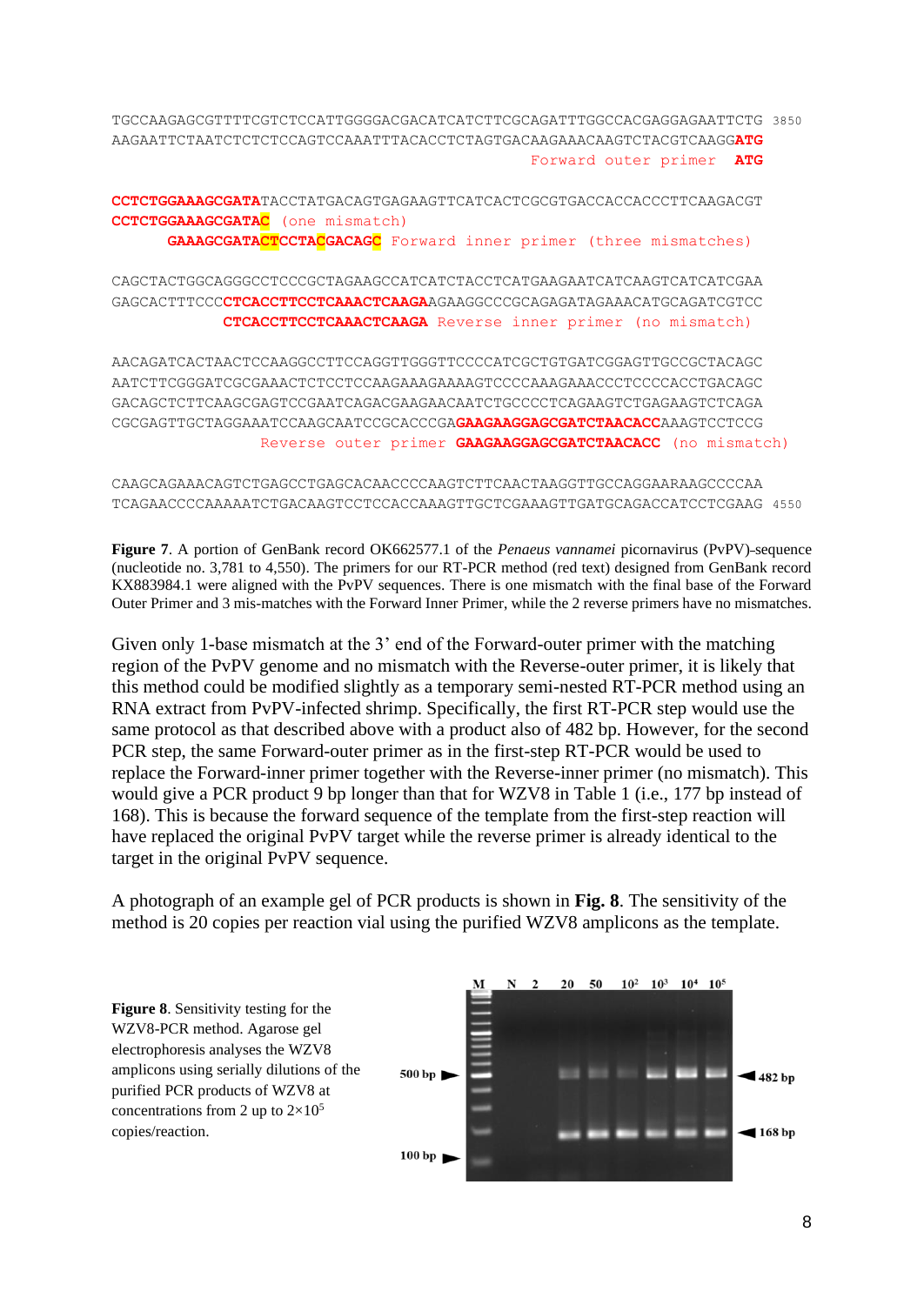#### **Amplicon sequence comparisons**

A Clustal Omega alignment of the consensus sequences of RT-PCR amplicons from our current samples (WZV8-AQHT, origin not specified) and excluding primer sequences is shown in **Fig. 8**. The % identity among the three RdRp sequences is significant (**Table 2**), even for the two GenBank sequences from China. This indicates relatively high variability in existing types that may possibly differ in virulence for shrimp. As shrimp pathologists, we wish this information to be distributed as widely and quickly as possible to encourage cooperation and exchange of information on WZV8-like viruses.

| WZV8-AQHT<br>KX883984.1<br>OK662577.1 | ACCTACGACAGCGAGACGTTCATCACTCGTGTGACCACCACTCTTCAAGACGTCAGCTAC 60<br>TCCTACGACAGCGAGAAGTTCATCACTCGCGTGACCACCACCCTTCAAGACGTCAGCTAC 60                                                                                                                                                 |
|---------------------------------------|------------------------------------------------------------------------------------------------------------------------------------------------------------------------------------------------------------------------------------------------------------------------------------|
| WZV8-AQHT<br>KX883984.1<br>OK662577.1 | TGGCAGGGTCTCCCGCTAGAAGCCATCATCTACCTCATGAAGAATCATCAAGTCATCATC 120<br>TGGCAGGGCCTCCCGCTAGAAGCCATCATCTACCTCATGAAGAATCATCAAGTCATCATC 120<br>TGGCAGGGCCTCCCGCTAGAAGCCATCATCTACCTCATGAAGAATCATCAAGTCATCATC 120                                                                           |
| WZV8-AOHT<br>KX883984.1<br>OK662577.1 | GAAGAGCACTTTCCCCTCACCTTCCTTAAGCTCAAAAAGAAGGCCCGTCGAGATAGAAAC180<br>GAAGAGCACTTCCCCCTCACCTTCCTCAAACTCAAGAAGAAGGCCCGCCGAGATAGAAAC 180<br>GAAGAGCACTTTCCCCTCACCTTCCTCAAACTCAAGAAGAAGGCCCGCAGAGATAGAAAC180<br>***********                                                              |
| WZV8-AQHT<br>KX883984.1<br>OK662577.1 | ATGCAGATCGTCCAACAGATCACAAACTCCGACGCCTTCAAGATTGGGTTCCCCATCGCT 240<br>ATGCAGATCGTCCAACAGATCACTAACTCCAAGGCCTTCCAGGTTGGGTTCCCCATCGCT 240<br>ATGCAGATCGTCCAACAGATCACTAACTCCAAGGCCTTCCAGGTTGGGTTCCCCATCGCT 240                                                                           |
| WZV8-AQHT<br>KX883984.1<br>OK662577.1 | GTGATCGGAGTTGCTGCTACAGCAATCTTCGGGATCGCGAAACTCTCCTCCAAGAAAGTA 300<br>GTGATCGGAGTTGCCGCTACAGCAATCTTCGGGATCGCGAAACTCTCCCAAGAAGAAGAA 300                                                                                                                                               |
| XZV8-AQHT<br>KX883984.1<br>OK662577.1 | AAGTCCTCTAAGACACCCTCCCATCAAGACAGTGACAGCTCTTCAAGCGAGTCCGAA--- 357<br>AAGTCCCCAAAGAAACCCTCCCGACCTGACAGCGACAGCTCTTCAAGCGAGTCCGAATCA 360<br>AAGTCCCCAAAGAAACCCTCCCCACCTGACAGCGACAGCTCTTCAAGCGAGTCCGAATCA 360<br>****** *<br>**** ********<br>$\star$<br>***** ************************ |
| WZV8-AOHT<br>KX883984.1<br>OK662577.1 | GACGAAGAACAATCCGCTCCCCAGAAGTCTGAGAAATCTCAGACGCGAGTTGCAAGAAAA 417<br>GACGAAGAACAATCTGCCCCTCAGAAGTCTGAGAAGTCTCAGACGCGAGTTGCTAGGAAA 420<br>GACGAAGAACAATCTGCCCCTCAGAAGTCTGAGAAGTCTCAGACGCGAGTTGCTAGGAAA 420                                                                           |
| WZV8-AOHT<br>KX883984.1<br>OK662577.1 | 437<br>TCTAAGCAATCCGCACCCGA<br>TCTAAGCAATCCGCACCCGA<br>440<br>TCCAAGCAATCCGCACCCGA<br>440<br>** *****************                                                                                                                                                                  |

Figure 8. Clustal Omega alignment of the sequence of the 1<sup>st</sup>-step RT-PCR amplicon obtained using the method herein from a specimen of unspecified Asian origin (WZV8-AQHT) with the two GenBank records for WZV8 (KX883984.1) and PvPV (OK662577.1) from China. The gaps in the line of asterisks indicate regions of difference among the 3 sequences, while the grey background nucleotides indicate differences nucleotide between the three sequences. The % identities are shown in Table 2.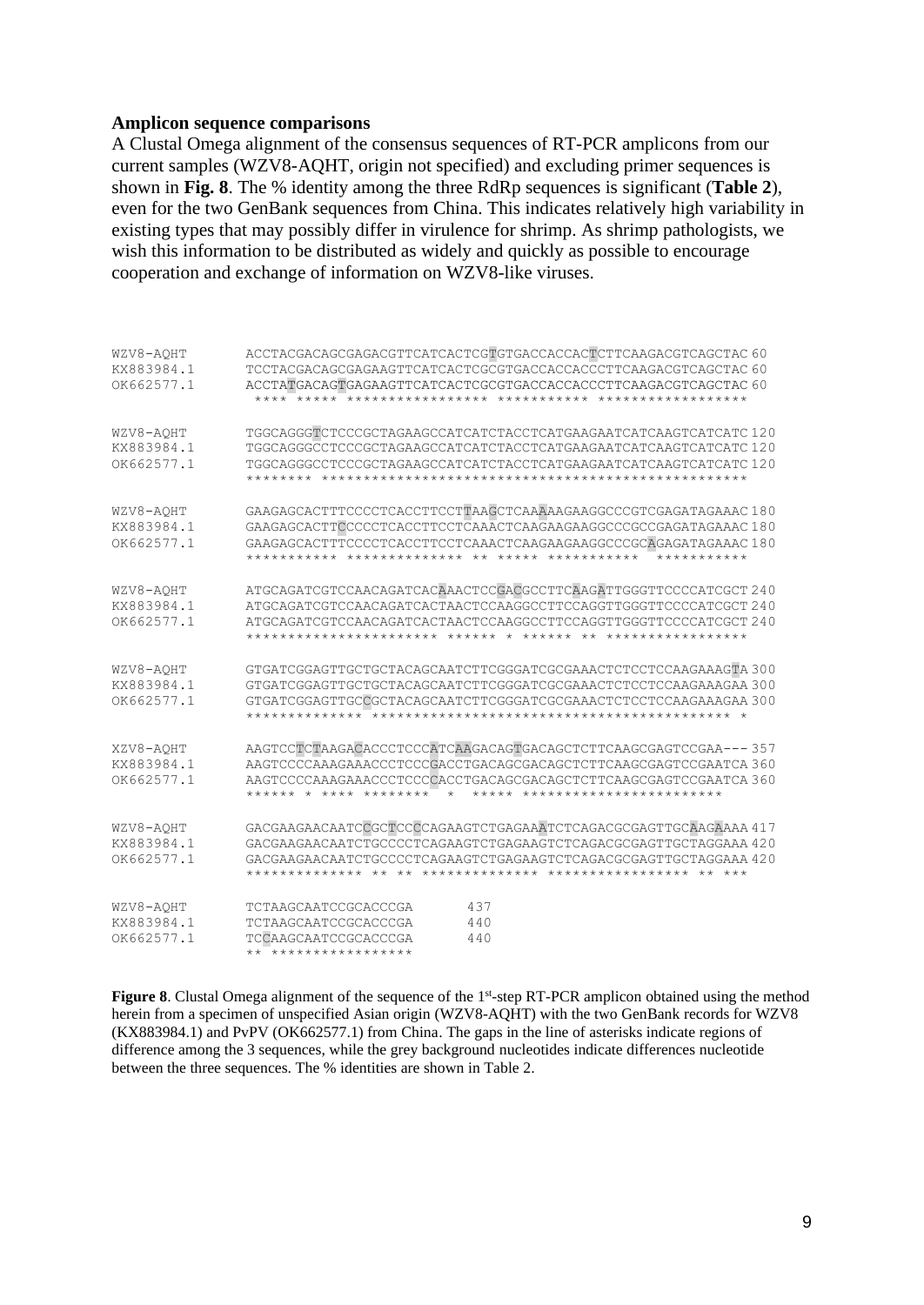**Table 2**. Percent identity matrix among the three aligned sequences in Fig. 8 created by Clustal Omega 12.1. This compares with the much lower 95.4% sequence identity for 97% coverage from the BLASTn comparison of the whole WZV8 like sequences KX883984.1 and OK662577.1.

|            | WZV8-AQHT OK662577.1 KX883984.1 |        |        |
|------------|---------------------------------|--------|--------|
| WZV8-AQHT  | 100.00                          | 92.45  | 93.14  |
| OK662577.1 | 92.45                           | 100.00 | 98.18  |
| KX883984.1 | 93.14                           | 98.18  | 100.00 |

## **Summary**

The original publication describing WZV8 did not include information related to signs of disease, histopathology or pathogenicity (Li et al. 2015). Nor did the publication on PvPV (Liu et al. 2021), although the latter did state that the virus was isolated from moribund shrimp. However, to confirm virulence, isolation of a new virus from moribund shrimp must be accompanied by histopathological analysis for the presence of other known pathogens in the source specimens together with results from challenge tests employing the newly purified virus to show that it alone can produce the same pathology as seen in the original moribund shrimp. To date, there is no proof that WZV8-related viruses have caused disease, and we have many histological samples from normal shrimp dating back over a decade that show its distinctive LDI. Thus, the evidence in hand suggests that WZV8-like viruses have had little impact on production of cultivated *P. monodon* and *P. vannamei*.

In addition, we have carried out preliminary challenge tests (unpublished) using crude viral extracts injected into shrimp that have resulted in development of LDI in E-cells, but without any accompanying signs of disease for several weeks after injection. However, it is possible that other types of WZV8 may exist and that some may be lethal, or that WZV8 may contribute to mortality in combination with one or more other pathogens or under some environmental conditions. This is what we need to establish as quickly as we can. We hope that this rapid communication and offer of a free positive control plasmid and RT-PCR method will support this initiative and lead to the rapid acquisition of new information plus the development of a more universal RT-PCR method. At the same time, we should avoid the occurrence of a panic situation developing as a result of a rapid increase in reports of its presence simply because detection methods for it are now available. This is particularly relevant for RT-PCR detection without supporting evidence of a causal link to disease.

#### **Recommendations to colleagues**

In the current atmosphere of antagonism and threats from aquaculturists and governmental authorities towards scientists who study diseases of aquaculture animals, we have not given any indication here of the source of the samples we have studied. As research scientists, this is not our responsibility but the responsibility of the competent authorities of the countries from which the samples we study originate. In many cases, we receive samples from global clients. Like medical doctors, our work with clients is confidential. If the client is from a WTO member country, it is his or her legal obligation to inform the competent authority in their country if an unexpected disease outbreak has occurred. It is then the responsibility of the competent authority of the relevant country(ies), to inform OIE. It is now our policy to no longer reveal a country source of any material we use for research on the discovery of new and newly emerging organisms that may have pathogenic potential. In the case of WZV8, the majority of the shrimp samples we have examined were normal and showed no signs of